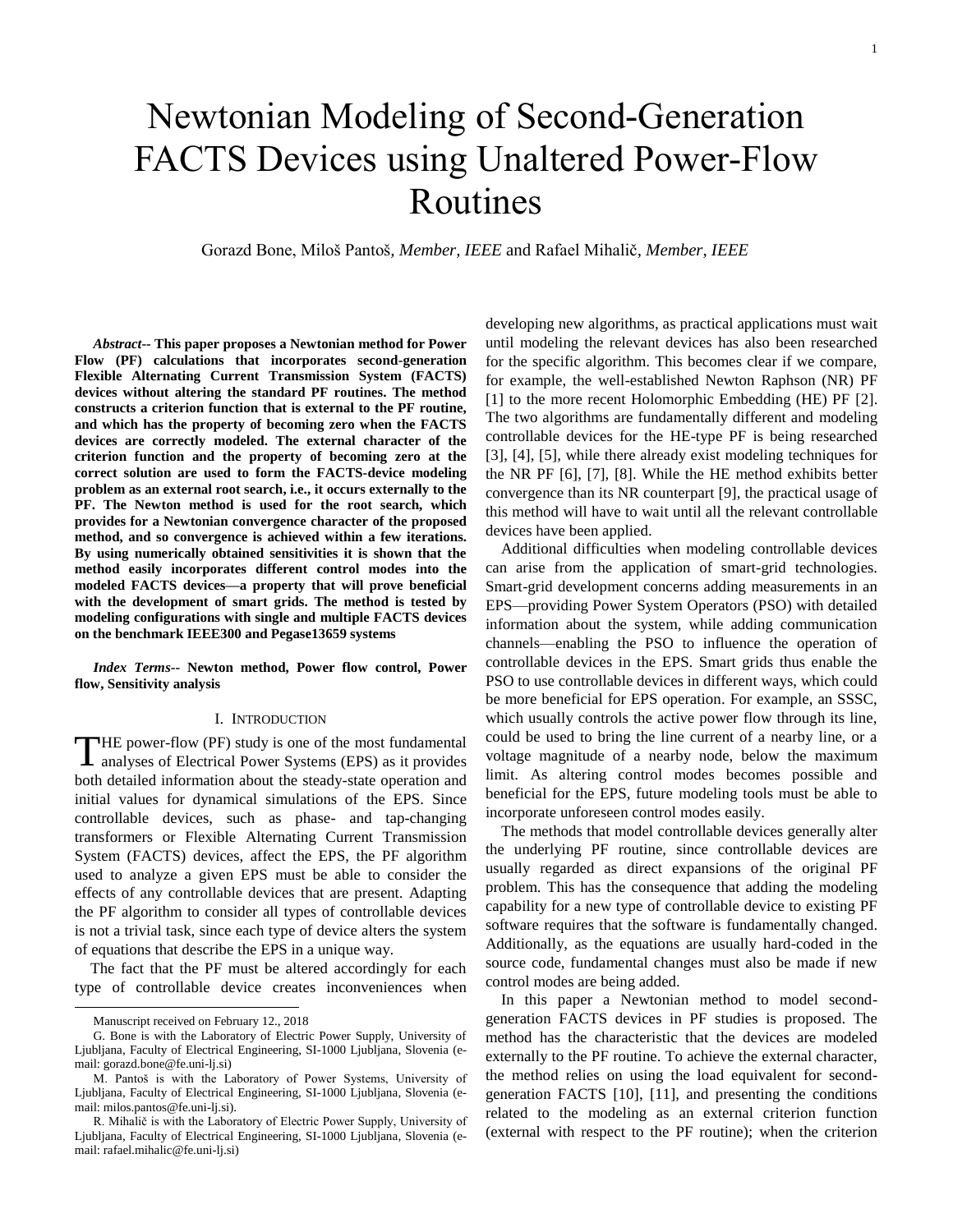function's entries are zero, the value of the load powers correctly represents the FACTS devices. The external character enables the modeling of controllable devices without changing the PF routine. The modeling task is reduced to an external root search. This makes the method applicable to any type of PF. Additionally, adding control modes with the presented method is achieved by altering only the routine that models the devices, while the underlying PF routine remains unchanged. The Newton method is used to find the root of the criterion function. Tests show that the proposed method converges within a few iterations.

The presented method was previously successfully tested on the SSSC in [12] and on tap-changing, phase-shifting and quadrature-boosting transformers in [13]. In [13] it is shown that the method can also incorporate changing impedances of the modeled devices.

The rest of the paper is organized as follows: a detailed explanation of the method, the criterion function development for each type of the device and a detailed explanation of the procedure are presented in Section II; while Section III presents the numerical results; and the conclusion is drawn and some remarks are made in Section IV.

## II. METHOD DEVELOPMENT

The proposed method uses the concept of representing the voltage sources of FACTS devices with equivalent load powers, which are the inputs of a PF. The aim of the method is essentially to find the values of the load powers that will correctly represent the FACTS devices. The load powers must therefore be bound to the correct values in a way that considers the functionality of modeled FACTS devices.

To bind the load powers to their correct value we construct a criterion function; this is a vector function with the characteristic that all its entries are equal to zero when the load powers correctly model the FACTS devices for a given problem. Each entry of the criterion function represents some physical characteristic of a certain FACTS device. Since the modeling task is reduced to finding the values of load powers that will force the values of the criterion vector function to be zero, the method turns the problem of modeling controllable devices into that of a root search. As the characteristic vector function is built externally to the underlying PF routine, this root search is performed externally to the PF, and so the PF can remain unchanged. To find the root of the criterion function the Newton method is used, which provides for rapid convergence (usually within fewer than 10 iterations).

The remainder of this section is organized as follows. The load equivalent of the FACTS devices is revised in subsection A. This is followed by the development of the criterion function entries for the considered devices in subsection B. The root search using the Newton method is detailed in subsection C. Subsection D explains how to implement other control modes, how this changes the equation system and the derivatives used by the Newton search and how to derive the expressions. Considering the limitations is explained in subsection E. Lastly, subsection F discusses the unforeseen control modes, why they will likely arise in the future and how to easily implement them using numerically obtained sensitivities.

# *A. Representing 2nd -generation FACTS by load powers*

Steady-state representations of StatCom, SSSC and UPFC are various topologies of voltage sources [7], shown i[n Fig. 1.](#page-1-0)



<span id="page-1-0"></span>**Fig. 1 : Voltage-source models for second-generation FACTS, a) StatCom, b) SSSC and c) UPFC.**

In [Fig. 1,](#page-1-0)  $Z_{\text{seu}}$  and  $Z_{\text{ses}}$  are series impedances of the UPFC and SSSC, *Y*shu and *Y*shs are shunt admittances of the UPFC and StatCom, *I*seu and *I*ses are currents of the series branch of the UPFC and SSSC, *I*shu and *I*shs are currents of the shunt branch of the UPFC and StatCom, *U*shu and *U*shs are voltages of the shunt source of the UPFC and StatCom, *U*seu and *U*ses are voltages of the series source of the UPFC and SSSC, and  $U_i$  and  $U_j$  are nodal voltages of nodes "i" and "j", respectively.

To represent the voltage sources belonging to  $2<sup>nd</sup>$ generation FACTS devices by load powers, the Norton equivalent of the voltage sources is taken first. The current of the current source is then regarded by the respective power.

For *StatCom* this procedure is detailed in [Fig. 2;](#page-1-1) the original circuit is shown in a), the Norton equivalent in b) and the load model in c). The equations that connect the load model to the original voltage source representation are (1), (2) and (3). Equation (4) provides the current flowing through the device, which is needed to derive the active power production of the device (see (16)).



**Fig. 2: Developing the StatCom load model.**

<span id="page-1-1"></span>
$$
I_{\text{Gshs}} = \underline{U}_{\text{shs}} \cdot \underline{Y}_{\text{shs}} \tag{1}
$$

$$
P_{i\text{-shs}} = \text{Re}\left\{ \underline{I}_{\text{Gshs}}^{*} \cdot \underline{U}_{i} \right\} , \quad Q_{i\text{-shs}} = \text{Im}\left\{ \underline{I}_{\text{Gshs}}^{*} \cdot \underline{U}_{i} \right\}
$$
 (2)

$$
\underline{U}_{\text{shs}} = \left(P_{i\text{-shs}} - j \cdot Q_{i\text{-shs}}\right) / \left(\underline{Y}_{\text{shs}} \cdot \underline{U}_i^*\right) \tag{3}
$$

$$
\underline{I}_{\text{shs}} = \left(\underline{U}_{\text{i}} + \underline{U}_{\text{shs}}\right) \cdot \underline{Y}_{\text{shs}} = \left(\underline{U}_{\text{i}} + \frac{P_{\text{i-shs}} - j \cdot Q_{\text{i-shs}}}{\underline{Y}_{\text{shs}} \cdot \underline{U}_{\text{i}}^*}\right) \cdot \underline{Y}_{\text{shs}} ,\tag{4}
$$

where  $P_{i\text{-shs}}$  and  $Q_{i\text{-shs}}$  are the active and reactive load power equivalents of the StatCom, respectively

To develop the load representation for the *SSSC* device a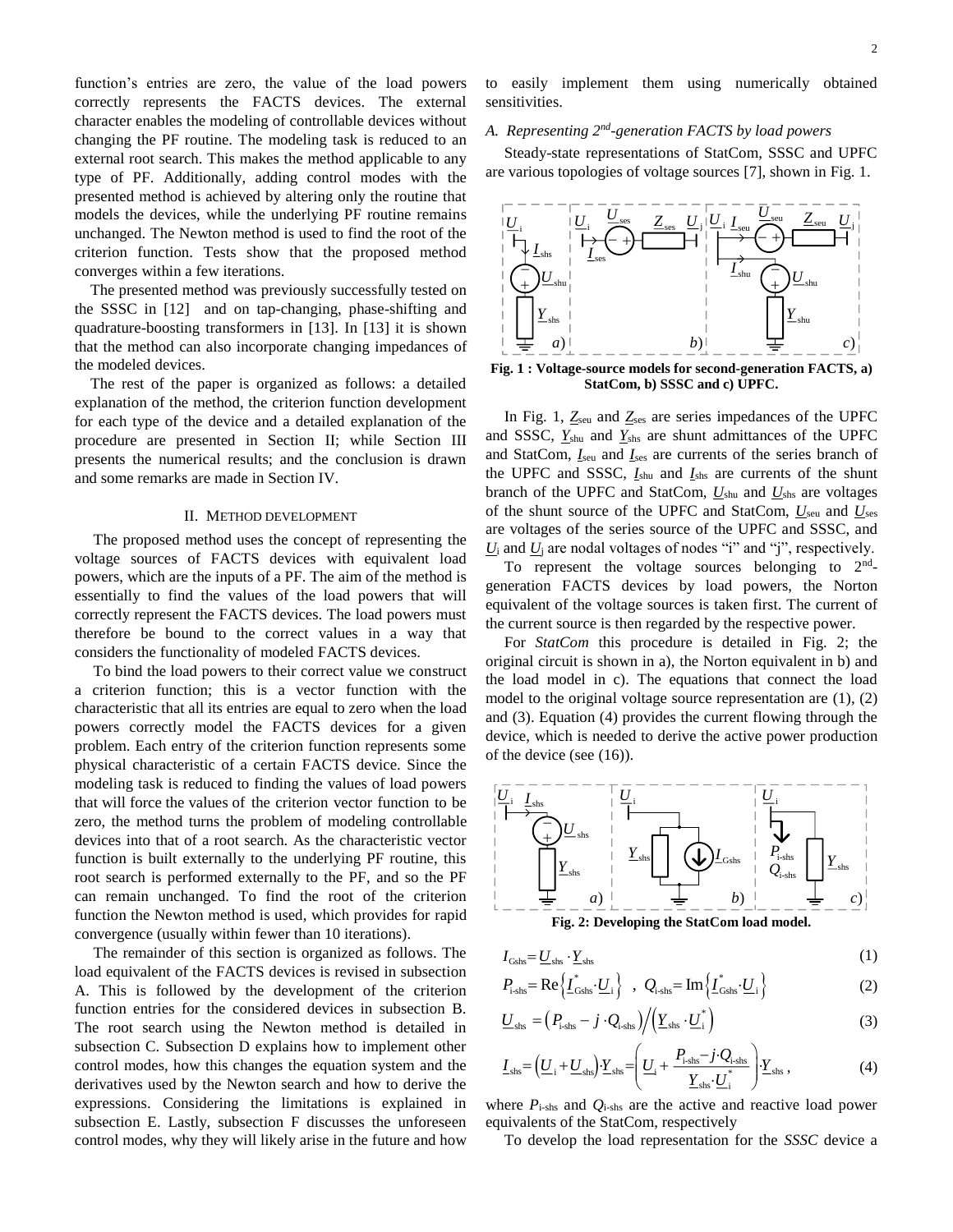similar procedure is followed. Since the Norton current source is connected between two nodes, the load power model for the SSSC requires four loads (active and reactive load powers at each of the two nodes). The procedure is detailed in [Fig. 3,](#page-2-0) with the original circuit in a), the Norton equivalent in b) and load model in c). The equations relating the voltage source model to the load power equivalent are (5), (6) and (7). The device's current is provided in (8) and is necessary to derive the active power production (see (18)) of the SSSC and the active power flow (see (19)) through the SSSC.



<span id="page-2-0"></span>
$$
\underline{I}_{\text{Gses}} = \underline{U}_{\text{ses}} / \underline{Z}_{\text{ses}} \tag{5}
$$

$$
P_{\text{i-ses}} = \text{Re}\left\{\underline{I}_{\text{Gses}}^* \cdot U_i\right\} , \quad Q_{\text{i-ses}} = \text{Im}\left\{\underline{I}_{\text{Gses}}^* \cdot \underline{U}_i\right\}
$$
\n
$$
P_{\text{j-ses}} = \text{Re}\left\{-\underline{I}_{\text{Gses}}^* \cdot \underline{U}_j\right\} , \quad Q_{\text{j-ses}} = \text{Im}\left\{-\underline{I}_{\text{Gses}}^* \cdot \underline{U}_j\right\} \tag{6}
$$

$$
\underline{U}_{\text{ses}} = \underline{Z}_{\text{ses}} \cdot \left( P_{\text{i-se}} - j \cdot Q_{\text{i-se}} \right) / \underline{U}_{i}^{*} \tag{7}
$$

$$
\underline{I}_{\text{ses}} = \frac{\underline{U}_{i} + \underline{U}_{\text{ses}} - \underline{U}_{j}}{\underline{Z}_{\text{ses}}} = \frac{1}{\underline{Z}_{\text{ses}}} \left( \underline{U}_{i} + \underline{Z}_{\text{ses}} \cdot \frac{P_{\text{ises}} - j \cdot Q_{\text{iscs}}}{\underline{U}_{i}^{*}} - \underline{U}_{j} \right),\tag{8}
$$

where  $P<sub>i-ses</sub>$  and  $P<sub>j-ses</sub>$  are the active loads of the SSSC at nodes "i" and "j", and  $Q<sub>i-ses</sub>$  and  $Q<sub>i-ses</sub>$  are the reactive loads of the SSSC at nodes "i" and "j", respectively

As the *UPFC* is comprised of one series- and one shuntvoltage source its load model is obtained by applying both procedures described above; the shunt voltage source has the load equivalent obtained explained with StatCom and the series source explained with SSSC. The procedure is illustrated in [Fig. 4,](#page-2-1) which shows the original representation in a), the Norton equivalent in b) and the load equivalent in c). The relations between the representations for the UPFC are provided in equations (9) to (13). The currents of the shunt and series branches are provided in (14) and (15), respectively. They are needed for the control criteria (active and reactive power flow—see (25) and (26)) and the zero active power production criterion (see (23)).



<span id="page-2-1"></span>
$$
\underline{I}_{\text{Gshu}} = \underline{U}_{\text{shu}} \cdot \underline{Y}_{\text{shu}} \tag{9}
$$

$$
\underline{I}_{\text{Gseu}} = \underline{U}_{\text{seu}} / \underline{Z}_{\text{seu}} \tag{10}
$$
\n
$$
P_{i\text{-seu}} = \text{Re}\left\{ \underline{I}_{\text{Gseu}}^* \cdot \underline{U}_i \right\} \quad , \quad \underline{Q}_{i\text{-seu}} = \text{Im}\left\{ \underline{I}_{\text{Gseu}}^* \cdot \underline{U}_i \right\}
$$

$$
P_{i \text{seu}} = \text{Re}\left\{L_{\text{Gseu}} \cdot \underline{U}_{i}\right\} , \quad Q_{i \text{seu}} = \text{Im}\left\{L_{\text{Gseu}} \cdot \underline{U}_{i}\right\}
$$
  

$$
P_{j \text{seu}} = \text{Re}\left\{-\underline{L}_{\text{Gseu}}^{*} \cdot \underline{U}_{j}\right\} , \quad Q_{j \text{seu}} = \text{Im}\left\{-\underline{L}_{\text{Gseu}}^{*} \cdot \underline{U}_{j}\right\}
$$
(11)

$$
P_{i\text{-shu}} = \text{Re}\left\{\underline{I}_{\text{Gshu}}^* \cdot \underline{U}_i\right\} \quad , \quad Q_{i\text{-shu}} = \text{Im}\left\{\underline{I}_{\text{Gshu}}^* \cdot \underline{U}_i\right\}
$$

$$
\underline{U}_{\text{shu}} = \left(P_{i\text{-shu}} - j \cdot Q_{i\text{-shu}}\right) \left/ \left(\underline{Y}_{\text{shu}} \cdot \underline{U}_{i}^{*}\right)\right)
$$
(12)

$$
\underline{U}_{\text{seu}} = \underline{Z}_{\text{seu}} \cdot (P_{\text{i-seu}} - j \cdot Q_{\text{i-seu}}) / \underline{U}_{\text{i}}^* \tag{13}
$$

$$
\underline{U}_{\text{shu}} = (\underline{U}_{\text{i}} + \underline{U}_{\text{shu}}) \cdot \underline{Y}_{\text{shu}} = \left(\underline{U}_{\text{i}} + \frac{P_{\text{i-shu}} - j \cdot Q_{\text{i-shu}}}{\underline{Y}_{\text{shu}} \cdot \underline{U}_{\text{i}}^*}\right) \cdot \underline{Y}_{\text{shu}}
$$
(14)

$$
\underline{I}_{\text{seu}} = \frac{\underline{U}_{i} + \underline{U}_{\text{seu}} - \underline{U}_{j}}{\underline{Z}_{\text{seu}}} = \frac{1}{\underline{Z}_{\text{seu}}} \cdot \left( \underline{U}_{i} + \underline{Z}_{\text{seu}} \cdot \frac{P_{i \text{seu}} - j \cdot \underline{Q}_{i \text{seu}}}{\underline{U}_{i}^{*}} - \underline{U}_{j} \right), \quad (15)
$$

where  $P_{\text{i-seu}}$  and  $P_{\text{j-seu}}$  are active load equivalents of the UPFC series branch at nodes "i" and "j", and *Q*i-seu and *Q*j-seu are reactive loads equivalents of the UPFC series branch at nodes "i" and "j", and  $P_{i\text{-shs}}$  and  $Q_{i\text{-shs}}$  are active and reactive load equivalents of the shunt branch of the UPFC, respectively.

The active and reactive load powers of the above-described equivalents are the unknowns. They are bound to their correct values by a set of equations; we construct a vector function, which has the values of all its entries equal to zero, when the load powers are at their correct values for a given problem. The construction of the criterion function is explained next.

# *B. Construction of the criterion function*

The criterion function is a statement, in equation form, of the physical constraints that accompany each device. We derive these equations so that all the quantities present in them are elements in a standard PF routine. Shunt and series voltage sources, which represent the FACTS devices (see [Fig. 1\)](#page-1-0), are not standard elements of PF routines and are therefore replaced by their load power equivalents.

The method proceeds by solving a system of equations, where the load powers present the unknowns and the entries of a criterion vector function are the equations. For a set of equations to be defined, the number of unknowns must equal the number of independent equations. Reviewing (2), (6) and (11) we can see that a StatCom provides two, an SSSC four and a UPFC six unknowns.

For *StatCom* we obtain the required two equations from the device's two physical conditions: the control  $F_{\text{stm}}$ , and the zero active power criterion. The active power of a StatCom,  $P_{\text{stm}}$ , is derived in (16). The control criterion is defined so that the  $\overrightarrow{H}$   $\overrightarrow{H}$   $\overrightarrow{H}$   $\overrightarrow{H}$   $\overrightarrow{H}$   $\overrightarrow{H}$  device regulates the voltage magnitude of some node  $|U_{\text{reg}}|$  to the specified value  $U_{\rm sps}$  and is stated in (17).

$$
P_{\text{sim}} = \text{Re}\left\{\underline{U}_{\text{shs}} \cdot \underline{I}_{\text{shs}}^{*}\right\} = \frac{1}{\left(B_{\text{shs}}^{2} + G_{\text{shs}}^{2}\right) \cdot \left|\underline{U}_{i}\right|^{2}} \cdot \left(G_{\text{shs}}\left(P_{i\text{-shs}}^{2} + Q_{i\text{-shs}}^{2}\right) + \left(G_{\text{shs}}^{2} \cdot P_{i\text{-shs}} - B_{\text{shs}}^{2} \cdot P_{i\text{-shs}} - 2 \cdot B_{\text{shs}} \cdot G_{\text{shs}} \cdot Q_{i\text{-shs}}\right) \cdot \left|\underline{U}_{i}\right|^{2}\right)
$$
\n(16)

$$
F_{\rm sm} = |U_{\rm res}| - U_{\rm sys},
$$
\n(17)

where  $G_{\rm shs}$  is the real and  $B_{\rm shs}$  is the imaginary part of  $Y_{\rm shs}$ .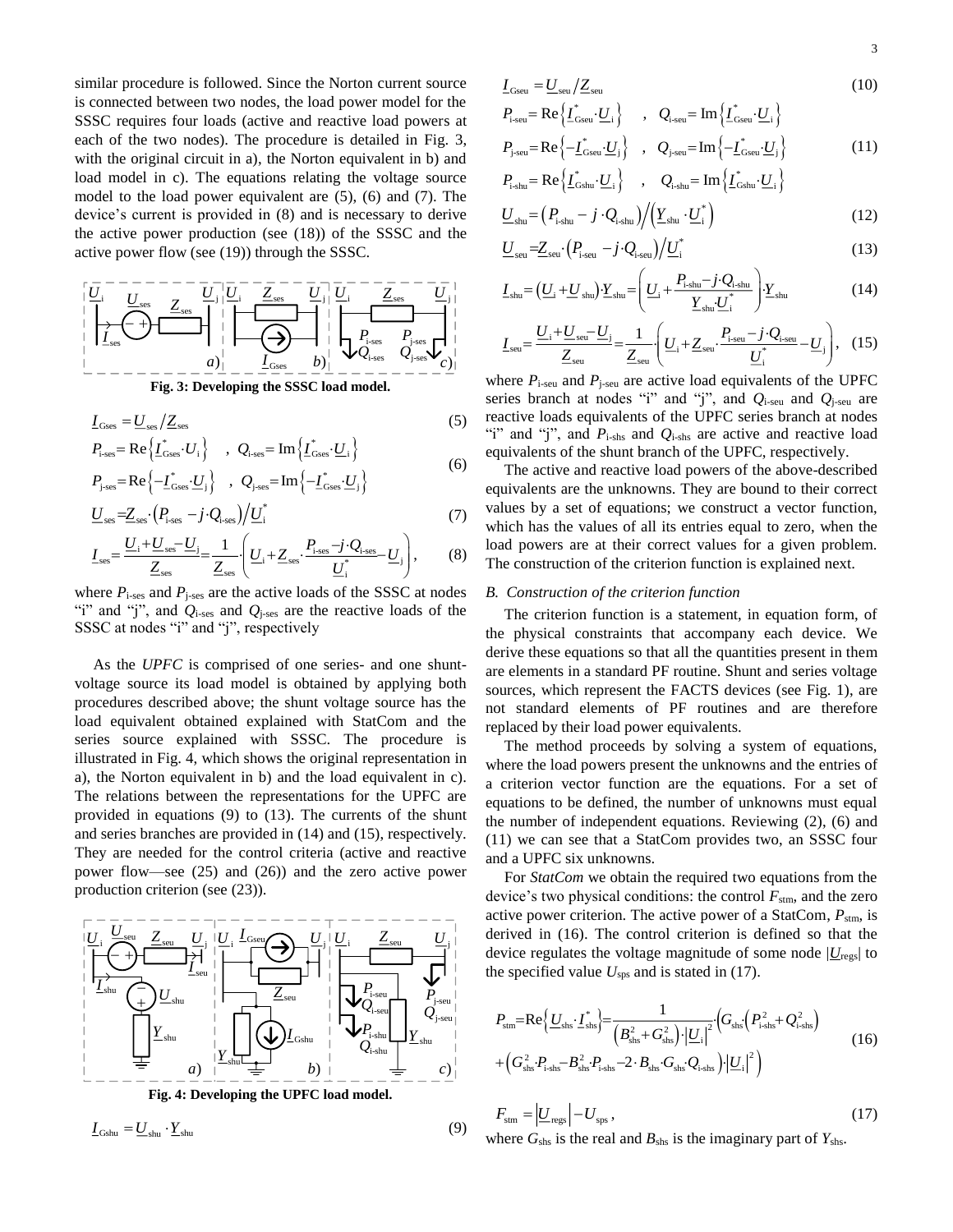For the *SSSC*, four equations are required. The first two are obtained in a similar manner as with the StatCom, i.e., we take the zero power criterion and the control criterion of the device. The active power production of an SSSC,  $P_{sc}$ , is derived in (18). The control criterion of the SSSC,  $F_{sc}$ , is defined so that the device controls the active power flow through its branch to the specified value,  $P_{\rm sps}$ , and is provided in (19).

$$
P_{sc} = \text{Re}\left\{\underline{U}_{sss} \cdot \underline{I}_{sss}^{*}\right\} = \frac{1}{|\underline{U}_{i}|^{2} \cdot (R_{ses}^{2} + X_{ses}^{2})} \cdot \left((P_{i\text{-}sss}^{2} + Q_{i\text{-}sss}^{2}) \cdot R_{sss} \cdot (R_{ses}^{2} + X_{ses}^{2}) + |\underline{U}_{i}|^{2} \cdot (2 \cdot Q_{i\text{-}sss} \cdot R_{ses} \cdot R_{ses} + P_{i\text{-}sss} \cdot (R_{ses}^{2} - X_{ses}^{2}) + |\underline{U}_{i}| |\underline{U}_{j}| \left((P_{i\text{-}sss} \cdot (X_{ses}^{2} - R_{ses}^{2}) - 2 \cdot Q_{i\text{-}sss} R_{ses} X_{ses}) \cdot \cos\left(\delta_{i} - \delta_{j}\right) + (18) \cdot \left(2 \cdot P_{i\text{-}sss} \cdot R_{ses} \cdot X_{ses} + Q_{i\text{-}sss} \cdot (X_{ses}^{2} - R_{ses}^{2})\right) \cdot \sin\left(\delta_{i} - \delta_{j}\right)\right)
$$

$$
F_{\rm sc} = \text{Re}\left\{\underline{U}_{\rm j} \cdot \underline{I}_{\rm ses}\right\} - P_{\rm sps} = \frac{|\underline{U}_{\rm j}|}{|\underline{U}_{\rm i}| \cdot (R_{\rm ses}^2 + X_{\rm ses}^2)} \cdot (R_{\rm ses} |\underline{U}_{\rm i}| |\underline{U}_{\rm j}| -
$$
\n
$$
\left(R_{\rm ses} |\underline{U}_{\rm i}|^2 + P_{\rm i-ses} (R_{\rm ses}^2 + X_{\rm ses}^2)\right) \cos\left(\delta_{\rm i} - \delta_{\rm j}\right) - \dots, \qquad (19)
$$
\n
$$
\left(|\underline{U}_{\rm i}|^2 X_{\rm ses} + Q_{\rm i-ses} (R_{\rm ses}^2 + X_{\rm ses}^2)\right) \sin\left(\delta_{\rm i} - \delta_{\rm j}\right) - P_{\rm sps}
$$

where  $R_{\text{ses}}$  is the real and  $X_{\text{ses}}$  is the imaginary part of  $Z_{\text{ses}}$  and  $\delta_i$  and  $\delta_i$  are the angles of their respective voltages.

The third and fourth equations of the SSSC are developed to ensure that the load powers are ascribable to a single series voltage source. From [Fig. 3](#page-2-0) we can see that the load powers are ascribable to the series voltage source when they are ascribable to the respective Norton equivalent. For this to be the case, the currents that the powers  $P_{i\text{-}\text{ses}}$  and  $Q_{i\text{-}\text{ses}}$  draw from node "i" must be the same as the currents that the powers  $P<sub>i-ses</sub>$ and *Q*j-ses push into node "j". To construct two equations from the described condition, we take the current difference of the load powers at both nodes. As the current is complex, its real and its imaginary part each provide an equation. The current difference, Δ*I*Gses, of the SSSC's loads is:

$$
\Delta \underline{I}_{\text{Gses}} = \left( \left( P_{i\text{-se}} + j \cdot Q_{i\text{-se}} \right) \middle/ \underline{U}_i + \left( P_{j\text{-se}} + j \cdot Q_{j\text{-se}} \right) \middle/ \underline{U}_j \right)^* \tag{20}
$$

The equations for the real and imaginary parts of (20) are:

$$
Re{\{\Delta \underline{I}}_{Gses}} = \frac{1}{|\underline{U}_{i}| |\underline{U}_{j}|} \cdot (|\underline{U}_{i}| \cdot (P_{j\text{-ses}} \cdot \cos(\delta_{j}) + Q_{j\text{-ses}} \cdot \sin(\delta_{j})) + |\underline{U}_{j}| \cdot (P_{i\text{-ses}} \cdot \cos(\delta_{i}) + Q_{i\text{-ses}} \cdot \sin(\delta_{i}))
$$
\n
$$
Im{\{\Delta \underline{I}}_{Gses}} = \frac{1}{|\underline{U}_{i}| |\underline{U}_{j}|} \cdot (|\underline{U}_{i}| \cdot (P_{j\text{-ses}} \cdot \sin(\delta_{j}) - Q_{j\text{-ses}} \cdot \cos(\delta_{j})) + |\underline{U}_{j}| \cdot (P_{i\text{-ses}} \cdot \sin(\delta_{i}) - Q_{i\text{-ses}} \cdot \cos(\delta_{i}))
$$
\n(22)

Lastly, the *UPFC* must provide six equations. The first is the active power condition; the active power production of the UPFC, *P*u, derived in (23), must remain zero.

The next three equations are the device's control criteria

and are chosen as follows. The first control criterion,  $F_{u1}$  in (24), is the voltage magnitude at node "i", which is to be kept at its specified value,  $U_{\text{spu}}$ . The second control criterion,  $F_{u2}$ shown in (25), is the control of the active power flow, to be kept at  $P_{spu}$ . The third control criterion,  $F_{u3}$  shown in (26), is the control of the reactive power flow, to be kept at  $Q_{spu}$ .

The final two equations of a UPFC, (27) and (28), are obtained from the necessity that the powers corresponding to the series source ( $P_{i\text{-seu}}$ ,  $Q_{i\text{-seu}}$ ,  $P_{j\text{-seu}}$  and  $Q_{j\text{-seu}}$ ) stem from a single current source, as explained with the SSSC.

$$
P_{u} = \text{Re}\left\{\underbrace{U_{\text{shu}}\cdot I_{\text{shu}}^{*} + U_{\text{seu}}\cdot I_{\text{seu}}^{*}}_{\text{Seu}}\right\} = P_{i\text{shu}} - P_{i\text{seu}} - \frac{2B_{\text{shu}}^{2} \cdot P_{i\text{shu}}}{B_{\text{shu}}^{2} + G_{\text{shu}}^{2}}
$$
\n
$$
+ \frac{\left(P_{i\text{seu}}^{2} + Q_{i\text{seu}}^{2}\right) \cdot R_{\text{seu}}}{U_{i}^{2}} + \frac{G_{\text{sh}}\cdot\left(P_{i\text{shu}}^{2} + Q_{\text{sh}}\cdot\left(Q_{\text{sh}} - 2B_{\text{sh}}\cdot U_{i}^{2}\right)\right)}{B_{\text{shu}}^{2} + G_{\text{shu}}^{2}} + \frac{2R_{\text{seu}}\cdot\left(P_{i\text{seu}}\cdot R_{\text{seu}} + Q_{i\text{seu}}\cdot X_{\text{seu}}\right)}{R_{\text{seu}}^{2} + X_{\text{seu}}^{2}} + \frac{U_{j}}{U_{i}\cdot\left(R_{\text{seu}}^{2} + X_{\text{seu}}^{2}\right)}.
$$
\n
$$
\left(\left(2P_{i\text{seu}}\cdot R_{\text{seu}}\cdot X_{\text{seu}} + Q_{i\text{seu}}\cdot\left(X_{\text{seu}}^{2} - R_{\text{seu}}^{2}\right)\right)\cdot\sin\left(\delta_{i} - \delta_{j}\right)\right)
$$
\n
$$
+ \left(P_{i\text{seu}}\cdot\left(X_{\text{seu}}^{2} - R_{\text{seu}}^{2}\right) - 2Q_{i\text{seu}}\cdot R_{\text{seu}}\cdot X_{\text{seu}}\right)\cdot\cos\left(\delta_{i} - \delta_{j}\right)\right)
$$
\n(23)

$$
F_{\rm ul} = |\underline{U}_{\rm i}| - U_{\rm spu} \tag{24}
$$

$$
F_{u2} = \text{Re}\left\{\underline{U}_{j} \cdot \underline{I}_{seu}\right\} - P_{spu} = \frac{|\underline{U}_{j}|}{|\underline{U}_{i}| \cdot (R_{seu}^{2} + X_{seu}^{2})} \cdot (R_{seu}|\underline{U}_{i}||\underline{U}_{j}| -
$$
\n
$$
\left(R_{seu}|\underline{U}_{i}|^{2} + P_{i-seu}\left(R_{seu}^{2} + X_{seu}^{2}\right)\right)\cos\left(\delta_{i} - \delta_{j}\right) -
$$
\n
$$
\left(|\underline{U}_{i}|^{2} X_{seu} + Q_{i-seu}\left(R_{seu}^{2} + X_{seu}^{2}\right)\right)\sin\left(\delta_{i} - \delta_{j}\right)\right) - P_{spu}
$$
\n
$$
\frac{|\underline{U}_{j}|}{\sqrt{\left|\sum_{i} |X_{i}|^{2} |\Delta_{j}|^{2}}}
$$
\n
$$
\left(\frac{|\underline{U}_{i}|^{2} \cdot \frac{|\underline{U}_{i}|^{2} \cdot \frac{|\underline{U}_{i}|^{2} \cdot \frac{|\underline{U}_{i}|^{2} \cdot \frac{|\underline{U}_{i}|^{2} \cdot \frac{|\underline{U}_{i}|^{2} \cdot \frac{|\underline{U}_{i}|^{2} \cdot \frac{|\underline{U}_{i}|^{2} \cdot \frac{|\underline{U}_{i}|^{2} \cdot \frac{|\underline{U}_{i}|^{2} \cdot \frac{|\underline{U}_{i}|^{2} \cdot \frac{|\underline{U}_{i}|^{2} \cdot \frac{|\underline{U}_{i}|^{2} \cdot \frac{|\underline{U}_{i}|^{2} \cdot \frac{|\underline{U}_{i}|^{2} \cdot \frac{|\underline{U}_{i}|^{2} \cdot \frac{|\underline{U}_{i}|^{2} \cdot \frac{|\underline{U}_{i}|^{2} \cdot \frac{|\underline{U}_{i}|^{2} \cdot \frac{|\underline{U}_{i}|^{2} \cdot \frac{|\underline{U}_{i}|^{2} \cdot \frac{|\underline{U}_{i}|^{2} \cdot \frac{|\underline{U}_{i}|^{2} \cdot \frac{|\underline{U}_{i}|^{2} \cdot \frac{|\underline{U}_{i}|^{2} \cdot \frac{|\underline{U}_{i}|^{2} \cdot \frac{|\underline{U}_{i}|^{2} \cdot \frac{|\underline{U}_{i}|^{2} \cdot \frac{|\underline{U}_{i}|^{2} \cdot \frac{|\underline{U}_{i}|^{2} \
$$

$$
F_{u3} = Im \left\{ \underline{U}_{j} \cdot \underline{I}_{seu} \right\} - \underline{Q}_{spu} = \frac{|\underline{\underline{U}}_{j}|}{|\underline{U}_{i}| \cdot |(R_{seu}^{2} + X_{seu}^{2})} \cdot \left( X_{seu} | \underline{U}_{i} | |\underline{U}_{j}| - (\underline{L}_{i}^{2} \cdot X_{seu} + \underline{Q}_{iseu} \cdot (R_{seu}^{2} + X_{seu}^{2})) \cos \left( \delta_{i} - \delta_{j} \right) + \left( R_{seu} \left( R_{seu} \cdot R_{seu} + |\underline{U}_{i}|^{2} \right) + P_{iseu} \cdot X_{seu}^{2} \right) \sin \left( \delta_{i} - \delta_{j} \right) \right)
$$
\n(26)

$$
\text{Re}\left\{\Delta\underline{I}_{\text{Gseu}}\right\} = \frac{1}{|\underline{U}_{\cdot}| |\underline{U}_{\cdot}|} \cdot \left(|\underline{U}_{\cdot}| \cdot (P_{\text{j-seu}} \cdot \cos(\delta_{\cdot}) + Q_{\text{j-seu}} \cdot \sin(\delta_{\cdot})\right) \tag{27}
$$
\n
$$
+ |\underline{U}_{\cdot}| \cdot (P_{\text{j-seu}} \cdot \cos(\delta_{\cdot}) + Q_{\text{i-seu}} \cdot \sin(\delta_{\cdot})\right) \tag{27}
$$
\n
$$
\text{Im}\left\{\Delta\underline{I}_{\text{Gseu}}\right\} = \frac{1}{|\underline{U}_{\cdot}| |\underline{U}_{\cdot}|} \cdot \left(|\underline{U}_{\cdot}| \cdot (P_{\text{j-seu}} \cdot \sin(\delta_{\cdot}) - Q_{\text{j-seu}} \cdot \cos(\delta_{\cdot})\right) \tag{28}
$$
\n
$$
+ |\underline{U}_{\cdot}| \cdot (P_{\text{j-seu}} \cdot \sin(\delta_{\cdot}) - Q_{\text{j-seu}} \cdot \cos(\delta_{\cdot})\right)
$$

The equations are inserted into a criterion function, which is a function of three vectors: the nodal voltage amplitudes and angles **X** (these are the variables of the power mismatch formulated PF), the active and reactive loads that model the FACTS devices **W** (see (30)), and the PF constants **Θ** (these are the impedances and admittances, taps and phases, and all the other constant parameters that define the system). We can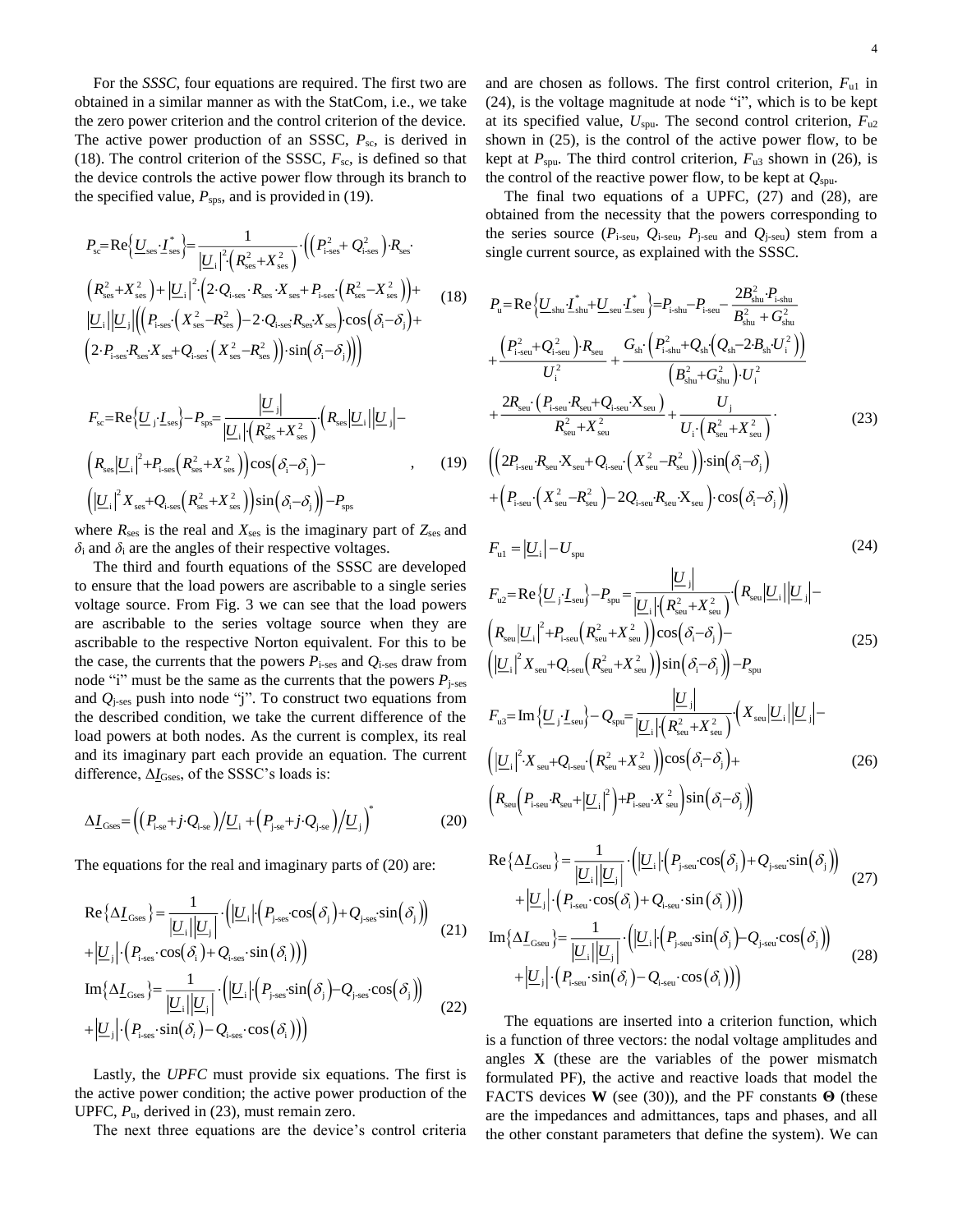write:

$$
\mathbf{H}(\mathbf{X},\mathbf{\Theta},\mathbf{W}) = [P_{\text{stm-1}},F_{\text{stm-1}},\cdots,P_{\text{stm-Net}},F_{\text{stm-Net}},P_{\text{sc-1}},F_{\text{sc-1}},
$$
  
\n
$$
Re{\{\Delta\underline{I}_{\text{Gses-1}}\},\text{Im}\{\Delta\underline{I}_{\text{Gses-1}}\},\cdots,P_{\text{sc-Net}},P_{\text{sc-Net}},R\mathbf{e}\{\Delta\underline{I}_{\text{Gses-Net}},\}}},
$$
  
\n
$$
Im{\{\Delta\underline{I}_{\text{Gses-Net}}\},P_{u-1},F_{u-1},F_{u-1},F_{u-1},P_{u-1},R\mathbf{e}\{\Delta\underline{I}_{\text{Gseu-1}}\},\text{Im}\{\Delta\underline{I}_{\text{Gseu-1}}\}},
$$
  
\n
$$
\cdots,P_{u-\text{Nu}},F_{u1-\text{Nu}},F_{u2-\text{Nu}},F_{u3-\text{Nu}},Re{\{\Delta\underline{I}_{\text{Gseu-Nu}}\},\text{Im}\{\Delta\underline{I}_{\text{Gseu-Nu}}\}}]^T
$$
 (29)

At this stage the modeling task can be restated as follows. We are to find the values **W**, such that the value of **H** becomes **0**. We have reduced the task of modeling FACTS devices to finding the root of a system of equations. This root finding is based on the Newton method, as described in the following subsection. The function **H**(**X**,**Θ**,**W**) is the criterion function and the vector **W** defined in (30) is the control vector.

$$
\mathbf{W} = [P_{i\text{-shs-1}}, Q_{i\text{-shs-1}}, \cdots P_{i\text{-shs-Nst}}, Q_{i\text{-shs-Nst}}, P_{i\text{-sss-1}}, Q_{i\text{-sss-1}}, P_{j\text{-sss-1}},
$$
  
\n
$$
Q_{j\text{-sss-1}}, \cdots P_{i\text{-sss-Nsc}}, Q_{i\text{-sss-Nsc}}, P_{j\text{-sss-Nsc}}, Q_{j\text{-sss-Nsc}}, P_{i\text{-shu-1}}, Q_{i\text{-shu-1}},
$$
  
\n
$$
P_{i\text{-seu-1}}, Q_{i\text{-seu-1}}, P_{j\text{-seu-1}}, Q_{j\text{-seu-1}}, \cdots P_{i\text{-shu-Nu}}, Q_{i\text{-shu-Nu}}, P_{i\text{-seu-Nu}},
$$
  
\n
$$
Q_{i\text{-seu-Nu}}, P_{j\text{-seu-Nu}}, Q_{j\text{-seu-Nu}}]^T
$$
\n(30)

# *C. Criterion Function Root Search using the Newton Method*

As explained in the previous subsection the task of modeling FACTS devices is reduced to finding the values of the control vector **W** that will correspond to the root of the criterion function **H**. This is a multidimensional root-finding problem. We use the well-established Newton method for the root search. To use the Newton method, the first-order sensitivity of **H** to changes in **W** must be found. Partial derivatives do not readily provide the first-order sensitivity, since other variables of the power flow are also dependent on the loads of the system, i.e., **X** is dependent upon **W**. Full power system sensitivity [14] must be used as follows:

$$
\frac{d\mathbf{H}}{d\mathbf{W}} = \frac{\partial \mathbf{H}}{\partial \mathbf{W}} + \frac{\partial \mathbf{H}}{\partial \mathbf{X}} \cdot \frac{d\mathbf{X}}{d\mathbf{W}}
$$
(31)

In (31) the full derivative of **X** with respect to **W**  $\left(\frac{dX}{dW}\right)$ is defined by the PF itself. To develop an analytical expression for it we begin by viewing the power-flow problem in the power-mismatch form as a vector constraint. The constraint is essentially that the active power mismatch of the PQ- and PVtype nodes and the reactive power mismatch of the PQ-type nodes are kept at zero. We can write:

$$
G(X, \Theta, W) = 0 \tag{32}
$$

The full derivative of (32) with respect to **W** is zero since the function itself is a constant (zero). We can write:

$$
\frac{d\mathbf{G}}{d\mathbf{W}} = \frac{\partial \mathbf{G}}{\partial \mathbf{W}} + \frac{\partial \mathbf{G}}{\partial \mathbf{X}} \cdot \frac{d\mathbf{X}}{d\mathbf{W}} = \mathbf{0}
$$
(33)

From (33) and (31) we finally obtain:

$$
\frac{d\mathbf{H}}{d\mathbf{W}} = \frac{\partial \mathbf{H}}{\partial \mathbf{W}} + \frac{\partial \mathbf{H}}{\partial \mathbf{X}} \cdot \left(\frac{\partial \mathbf{G}}{\partial \mathbf{X}}\right)^{-1} \cdot \frac{\partial \mathbf{G}}{\partial \mathbf{W}}
$$
(34)

The construction of the derivative matrices in (34) must be carried out in accordance with the standard practices in matrix calculus [15], i.e., row size and positioning correspond to the vector being derived, while the column size and positioning correspond to the vector in the derivative's denominator.

With the full sensitivity of **H** to changes in **W** developed, the conditions for applying the Newton root search are met. At every iteration we update the vector **W** as follows:

$$
\mathbf{W}^{(k+1)} = \mathbf{W}^{(k)} - \left(d\mathbf{H}^{(k)}/d\mathbf{W}^{(k)}\right)^{-1} \cdot \mathbf{H}^{(k)},
$$
(35)

where the superscript  $(k)$  denotes the iteration number. A stepwise procedure for the method is outlined below:

- 1. Assign value of **W** from a flat start (the series voltage sources have 0 pu magnitude, while the shunt voltage sources have 1 pu magnitude at  $180^{\circ}$  angle).
- 2. Apply the current value of **W** to the power-flow data (superimpose the loads on the original data) and run a full power-flow analysis, this obtains the values in vector **X** (nodal amplitudes and angles).
- 3. Calculate the value of the criterion function **H** for the last obtained values of **W** and **X**.
- 4. If the second norm of **H** is sufficiently small, terminate and return the results. If not, proceed to step 5.
- 5. Calculate the sensitivity of **H** with respect to **W** for the last obtained values of **X** and **W,** as provided in (34).
- 6. Update **W** according to the Newton method:  $\mathbf{W}^{(k+1)} = \mathbf{W}^{(k)} - \left(d\mathbf{H}^{(k)}/d\mathbf{W}^{(k)}\right)^{-1} \mathbf{\cdot H}^{(k)}$  , and go to step 2.

#### *D. On Altering the Control Mode*

The procedure for altering the control mode is straightforward and similar to that with other methods. To alter the control mode we alter the equation that provided it.

In (29) we can see that altering the control mode will alter the respective element of the criterion function **H**. As the criterion function is altered, the partial derivatives of it (i.e., ∂**H**/∂**W** and ∂**H**/∂**X**) are also altered. When calculating the sensitivity in (34) this has to be considered.

Putting it together: to alter a control mode we alter its respective equation (see  $(16)$ ,  $(19)$ ,  $(24)$ ,  $(25)$  and  $(26)$ ), apply the appropriate changes to **H** in (29), and recalculate the partial derivatives ∂**H**/∂**W** and ∂**H**/∂**X** used in (34).

## *E. On Considering Limitations*

By foregoing the control mode and substituting its equation with another, the method can account for limitations. The procedure is related to the physical characteristics of the modeled devices and is used in other methods as well. For the sake of completeness it is repeated here.

Let the limitations be provided in a vector function **Ω**,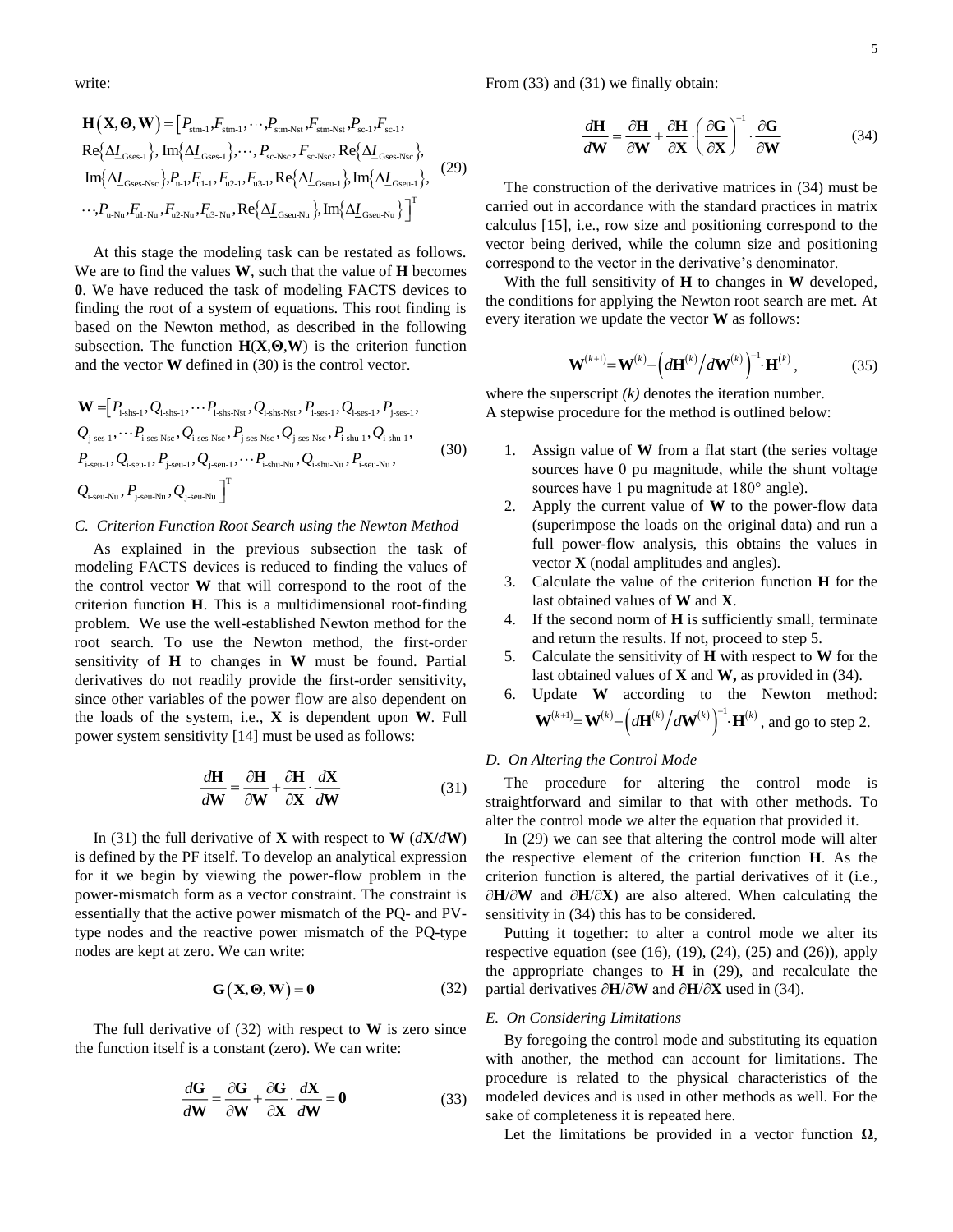which is a function of the vectors **X**, **W** and **Θ**;

$$
\Omega = \Omega(X, \Theta, W) \tag{36}
$$

If the *n*-th element of **Ω** exceeds its respective limit  $Ω_{n-max}$ , we chose a control mode  $F_X$  ( see (16), (19), (24), (25) and (26)) and redefine it as:

$$
F_{\rm X} = \Omega(n) - \Omega_{\rm n-max},\qquad(37)
$$

While for the StatCom and the SSSC device it is clear what should be done, the same does not hold for the UPFC because the UPFC has three control modes the user must choose which control mode to forego if only one limitation of the device is exceeded. Choosing which UPFC control mode to forego must reflect the particular UPFC's operational characteristics, which is up to the device's designer.

The limitations of FACTS devices will generally not pertain to the variables directly used by the proposed method, but to the values present in the physical steady-state representation as shown in parts a) of [Fig. 2–](#page-1-1)4. The quantities usually considered for the limitations are the angle or magnitude of a voltage source or the magnitude of the current flowing through a branch of a device. To consider the angle or magnitude of a voltage source we take either the angle or the absolute value of the respective equation among  $(3)$ ,  $(7)$ ,  $(12)$ and (13). Meanwhile, the current magnitude is obtained by taking the absolute value of the corresponding equation from among (4), (8), (14) and (15).

#### *F. Applying Generalized and Non-Local Control Modes*

With the application of smart grids and the information availability and control capability that ensue, on one hand, and the opposition to building new infrastructure, on the other, the system operator has both the motivation and the capability to use the controllable devices present in the system in unforeseen, possibly non-local, control modes. For example, the operator could use the degree of freedom provided by an SSSC to try and bring the line current of a nearby line or the voltage amplitude of a nearby node within limits. Future methods used to model FACTS devices will therefore have to be flexible in terms of altering the control mode.

The external character of the method presented, enables us to obtain the sensitivities of the control function **H** to the control vector **W**, numerically. This can be done by making small changes in **W**, recording the resulting changes in **H** and calculating the ratios between the respective changes. When altering the control modes, numerical evaluation of the derivatives can be used to ease the implementation, since it enables us to circumvent the calculation of the matrices in (34), which represent the crux of the method.

Numerical linearization will provide the full derivative, as long as the underlying system is continuous. This also makes the approach modular, meaning that another method can be used to model some FACTS devices in the underlying powerflow routine, while the method proposed here is used to model other FACTS devices with possibly different control modes. The fact that numerical linearization provides the full derivative is not entirely obvious, it is however made clearer when revising the basic definition of the derivative:

$$
\frac{df(x)}{dx} = \lim_{\Delta x \to 0} \frac{f(x + \Delta x) - f(x)}{\Delta x}
$$
(38)

#### III. RESULTS

The method was tested on IEEE300 and Pegase13659 [16] bus systems. The underlying PF routine used was MatPower [17]. Both systems used are available in MatPower data.

All the shunt admittances of the StatCom (*Y*shs) and UPFC devices  $(Y_{\text{shu}})$  were  $0.8 - 4i$  pu, which corresponds to an impedance of  $5.8 + 29.1*i*$  Ω, and all the series impedances of the SSSC  $(\underline{Z}_{\text{ses}})$  and UPFC  $(\underline{Z}_{\text{seu}})$  devices were  $0.05 + 0.25i$  pu, which corresponds to  $6.1 + 30.2i \Omega$ , both at a 110-kV base voltage level, with a 100-MVA base power.

The results section is separated into six subsections. Subsections A, B, and C test the modeling for one type of device and contain six cases each. The first five of these cases model a single device and the sixth case then tests the method for modeling all of the five devices, defined in the first five cases, operating at once. In subsection D, the method is tested on modeling several devices of different types operating at once. In subsection E, the use of numerical linearization is tested by having two UPFC devices performing non-local control. Lastly, subsection F tests the modeling of a large number of devices operating in a large system at once. The final case is carried out on the Pegase 13659 system, while all the other cases are carried out on the IEEE300 system.

## *A. Testing the StatCom modeling – IEEE300*

Cases 1–5 test modeling of a single StatCom performing voltage control in the IEEE300 system. The input and solution data for these cases are shown in [Table 1.](#page-5-0) The node of insertion is "node *i*", and "*regs*" is the regulated node. The iteration count for each case is provided in the column "iter.".

In case 6, all five StatComs from cases 1–5 were inserted into the system at once. After six iterations the convergence is obtained. The solution is shown in [Table 2.](#page-5-1)

<span id="page-5-0"></span>**Table 1: Input and solution data, StatCom, cases 1–5, IEEE300**

| Case |     | regs | $ U_{\rm shs} $ [pu] | $\delta_{\rm shs}$ [°] | iter. | $U_{\rm sos}[{\rm pu}]$ |
|------|-----|------|----------------------|------------------------|-------|-------------------------|
|      |     | 6    | 0.9870               | $-171.7$               | 4     | 1.03                    |
| 2    | 74  | 74   | 1.0391               | 157.6                  | 2     | 1.00                    |
| 3    | 129 | 129  | 0.9586               | 1761                   | 2     | 1.00                    |
| 4    | 175 | 175  | 1.1071               | 171.5                  | 3     | 1.00                    |
| 5    | 231 | 232  | 0.9635               | $-26.7$                | 5     | 1.03                    |

<span id="page-5-1"></span>**Table 2: Solution data for Statcoms, case 6, IEEE300**

| StatCom | <b>From case</b> | $ U_{\rm shs} $ [pu] | $\delta_{\rm{shs}}$ [°] |
|---------|------------------|----------------------|-------------------------|
|         |                  | 1.0087               | 172.3                   |
|         | 2                | 1.2684               | 133.0                   |
| 3       | 3                | 0.9620               | 160.1                   |
|         |                  | 1.1064               | 155.1                   |
| 5       | 5                | 1.0096               | $-27.5$                 |

The iteration count for the first six cases shows that the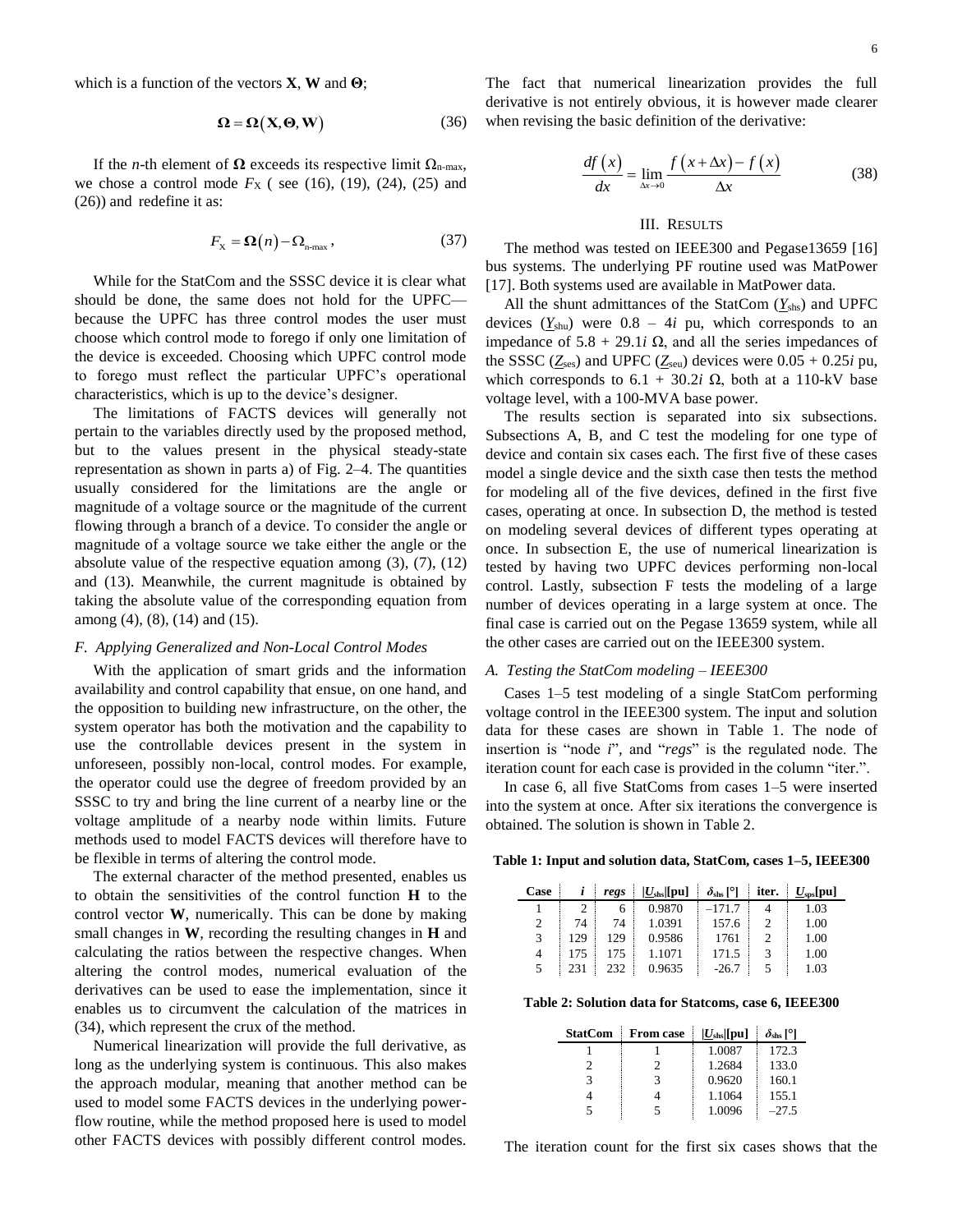convergence for modeling StatComs is achieved quickly, both for single or multiple devices inserted in the system.

#### *B. Testing the SSSC modeling – IEEE300*

Cases 7–11 test the method for modeling a single SSSC device in the IEEE300 bus system. The input data and the solutions for these five cases are shown in [Table 3.](#page-6-0)

In case 12, with five SSSC inserted at once, the calculation finished in five iterations. The results are shown in [Table 4.](#page-6-1)

<span id="page-6-0"></span>**Table 3: Input and solutions data, SSSC, cases 7–11, IEEE300**

| Case | Line | $P_{\rm sos}[{\rm pu}]$ | $ U_{\rm ses} $ [pu] | $\delta_{\rm ses}$ [°] | iter. |
|------|------|-------------------------|----------------------|------------------------|-------|
|      | 40   | $-0.15$                 | 0.0775               | $-89.5$                |       |
| 8    | 100  | $-0.40$                 | 0.1574               | $-110.6$               | 4     |
| Q    | 200  | $-0.10$                 | 0.0515               | $-92.3$                |       |
| 10   | 250  | 0.10                    | 0.0836               | 85.0                   | 4     |
| 11   | 310  | 0.25                    | 0.0619               | $-171.4$               | 4     |

<span id="page-6-1"></span>**Table 4: Solution data for SSSC devices, case 12, IEEE300**

| <b>SSSC</b> | <b>From case</b> | $ U_{\rm ses} $ [pu] | $\delta_{\rm ses}$ [°] |
|-------------|------------------|----------------------|------------------------|
|             |                  | 0.0772               | $-90.1$                |
| っ           | 8                | 0.1570               | $-111.0$               |
| 3           | 9                | 0.0502               | $-93.2$                |
|             | 10               | 0.0880               | 83.3                   |
| 5           | 11               | 0.0615               | $-176.1$               |

Cases 7–12 and their iteration count show that the method is able to model a single or several SSSC devices operating in the EPS at once with a low iteration count.

#### *C. Testing the UPFC modeling – IEEE300*

In cases 13–17, a single UPFC was modeled. The case parameters are shown in [Table 5](#page-6-2) and the solution in [Table 6.](#page-6-3) In case 18 all five UPFC devices from the previous five cases are operating in the system at once. Convergence was obtained in six iterations. The results are shown in [Table 7.](#page-6-4)

#### <span id="page-6-2"></span>**Table 5: Input data for cases 13–17, IEEE300**

| Case | Line | $P_{\text{spu}}[{\text{pu}}]$ | $Q_{\text{spu}}[\text{pu}]$ | $U_{\rm spu}[\rm{pu}]$ |
|------|------|-------------------------------|-----------------------------|------------------------|
| 13   | 40   | 0.0                           | 0.0                         | 1.04                   |
| 14   | 100  | $-1.5$                        | 0.0                         | 1.02                   |
| 15   | 200  | 0.0                           | $-1.0$                      | 1.02                   |
| 16   | 250  | 0.5                           | 0.0                         | 1.00                   |
| 17   | 310  | $-0.5$                        | 0.0                         | 0.98                   |

<span id="page-6-3"></span>**Table 6: UPFC solution data for cases 13–17, IEEE300**

| Case | $ U_{\rm seu} $ [pu] | $\delta_{\text{sen}}$ [ <sup>o</sup> ] | $ U_{\text{shu}} $ [pu] | $\delta_{\text{shu}}$ [ <sup>o</sup> ] | iter. |
|------|----------------------|----------------------------------------|-------------------------|----------------------------------------|-------|
| 13   | 0.1266               | $-93.8$                                | 1.1028                  | $-170.8$                               | 4     |
| 14   | 0.2639               | 51.4                                   | 1.0372                  | 163.5                                  | 4     |
| 15   | 0.2958               | 178.5                                  | 0.8548                  | 179.9                                  | 4     |
| 16   | 0.3015               | $-130.2$                               | 0.9488                  | 169.2                                  | 6     |
| 17   | 0.2238               | 42.0                                   | 1.0474                  | 153.3                                  | 4     |

<span id="page-6-4"></span>**Table 7: UPFC solution data for case 18, IEEE300 bus.**

| <b>UPFC</b> | <b>From case</b> | $ U_{\rm seu} $ [pu] | $\delta_{\rm seu}$ [ <sup>o</sup> ] | $ U_{\rm shu} $ [pu] | $\delta_{\rm shu}$   $\vert$ |
|-------------|------------------|----------------------|-------------------------------------|----------------------|------------------------------|
|             | 13               | 0.1267               | $-94.9$                             | 1.1029               | $-171.9$                     |
| 2           | 14               | 0.2643               | 50.5                                | 1.0315               | 162.6                        |
| 3           | 15               | 0.2959               | 177.0                               | 0.8560               | 178.5                        |
| 4           | 16               | 0.2985               | $-132.9$                            | 0.9498               | 166.8                        |
| 5           | 17               | 0.2239               | 38.9                                | 1.0474               | 150.2                        |

The low iteration count in cases 13–18 indicates that the proposed method is suitable for modelling either a single or several UPFC devices operating in the system at once.

# *D. Modeling all three types of devices – IEEE300*

Case 19 tests the method for modeling several devices of different types included at once, by inserting two devices of each type into the IEEE300 system. The calculation finished after five iterations. The data is provided in [Table 8](#page-6-5) and the voltage source solutions in [Table 9.](#page-6-6) The low iteration count of this case illustrates that the method is applicable to scenarios where several FACTS devices of different types are installed.

**Table 8: Case 19 input data, IEEE300 bus.**

<span id="page-6-5"></span>

| <b>UPFC</b>    | Line<br>40<br>250                  | $P_{\text{spu}}$ [pu]<br>$-1.0$<br>$-0.5$ |  | $Q_{spu}$ [pu]<br>$-1.5$<br>0.0     | $U_{\rm$<br>1.03<br>1.00              |  |
|----------------|------------------------------------|-------------------------------------------|--|-------------------------------------|---------------------------------------|--|
| <b>SSSC</b>    | Line<br>310<br>100                 |                                           |  | $P_{\rm sps}$ [pu]<br>0.3<br>$-0.4$ |                                       |  |
| <b>StatCom</b> | <b>Insertion node</b><br>37<br>129 |                                           |  | <b>Control node</b><br>9001<br>133  | $U_{\text{spu}}$ [pu]<br>1.00<br>1.00 |  |

**Table 9: Case 19 solution data, IEEE300 bus.**

<span id="page-6-6"></span>

|                | Line                  | $ U_{\rm seu} $ [pu] | $\delta_{\text{seu}}$ [°]   | $ U_{\text{shu}} $ [pu] | $\delta_{\text{shu}}[^{\circ}]$ |
|----------------|-----------------------|----------------------|-----------------------------|-------------------------|---------------------------------|
| <b>UPFC</b>    | 40                    | 0.4668               | 17.7                        | 1.1142                  | $-178.1$                        |
|                | 250                   | 0.6021               | 78.4                        | 1.0519                  | 153.4                           |
|                | Line                  |                      | $ U_{\rm ses} $ [pu]        |                         | $\delta_{\rm ses}$ [°]          |
| <b>SSSC</b>    | 310                   |                      | 0.1583                      |                         | $-111.8$                        |
|                | 100                   |                      | 0.0850                      |                         | $-175.9$                        |
|                | <b>Insertion node</b> |                      | $ U_{\rm shs} [\,{\rm pu}]$ |                         | $\delta_{\rm shs}$ [°]          |
| <b>StatCom</b> |                       | 37                   |                             | 0.8681                  |                                 |
|                |                       |                      |                             | 0.8454                  | 174.6                           |

# <span id="page-6-10"></span>*E. Numerical linearization and non-local control – IEEE300*

In case 20, two UPFC devices were inserted into the IEEE300 system to perform non-local control. The parameters for this case are shown in [Table 10](#page-6-7) for the first, and [Table 11](#page-6-8) for the second, UPFC. The solution is shown i[n Table 12.](#page-6-9)

#### **Table 10: Case 20, input data for UPFC 1, IEEE300**

<span id="page-6-7"></span>

| Device<br>location | Ctrl.<br>mode | Type of control<br>variable | Location of<br>control variable | Specified<br>value [pu] |
|--------------------|---------------|-----------------------------|---------------------------------|-------------------------|
|                    | $F_{\rm u1}$  | Voltage mag.                | Node #322                       | 1.00                    |
| Line $#162$        | $F_{\rm u2}$  | Active power                | Line $#155$                     | $-0.10$                 |
|                    | $F_{\rm u3}$  | Reactive power              | Line $#155$                     | 0.00                    |

#### **Table 11: Case 20, input data for UPFC 2, IEEE300**

<span id="page-6-8"></span>

| Device      | Ctrl.        | Type of control | Location of      | Specified  |
|-------------|--------------|-----------------|------------------|------------|
| location    | mode         | variable        | control variable | value [pu] |
|             | $F_{\rm u1}$ | Voltage mag.    | Node #247        | 0.95       |
| Line $#332$ | $F_{12}$     | Voltage mag.    | Node # 200       | 0.95       |
|             | $F_{n3}$     | Reactive power  | Line $#331$      | $-0.05$    |

## <span id="page-6-9"></span>**Table 12: Case 20 solution, non-local control, IEEE300 bus.**

| <b>UPFC</b> $ U_{\text{seu}} $ [pu] $ \delta_{\text{seu}} ^\circ$ |          | $ U_{\text{shu}} $ [pu] | $\delta_{\text{shu}}$ [°] |
|-------------------------------------------------------------------|----------|-------------------------|---------------------------|
| 0.5360                                                            | 75.6     | 0.9426                  | 156.9                     |
| 0.2260                                                            | $-166.7$ | 0.6599                  | 164.0                     |